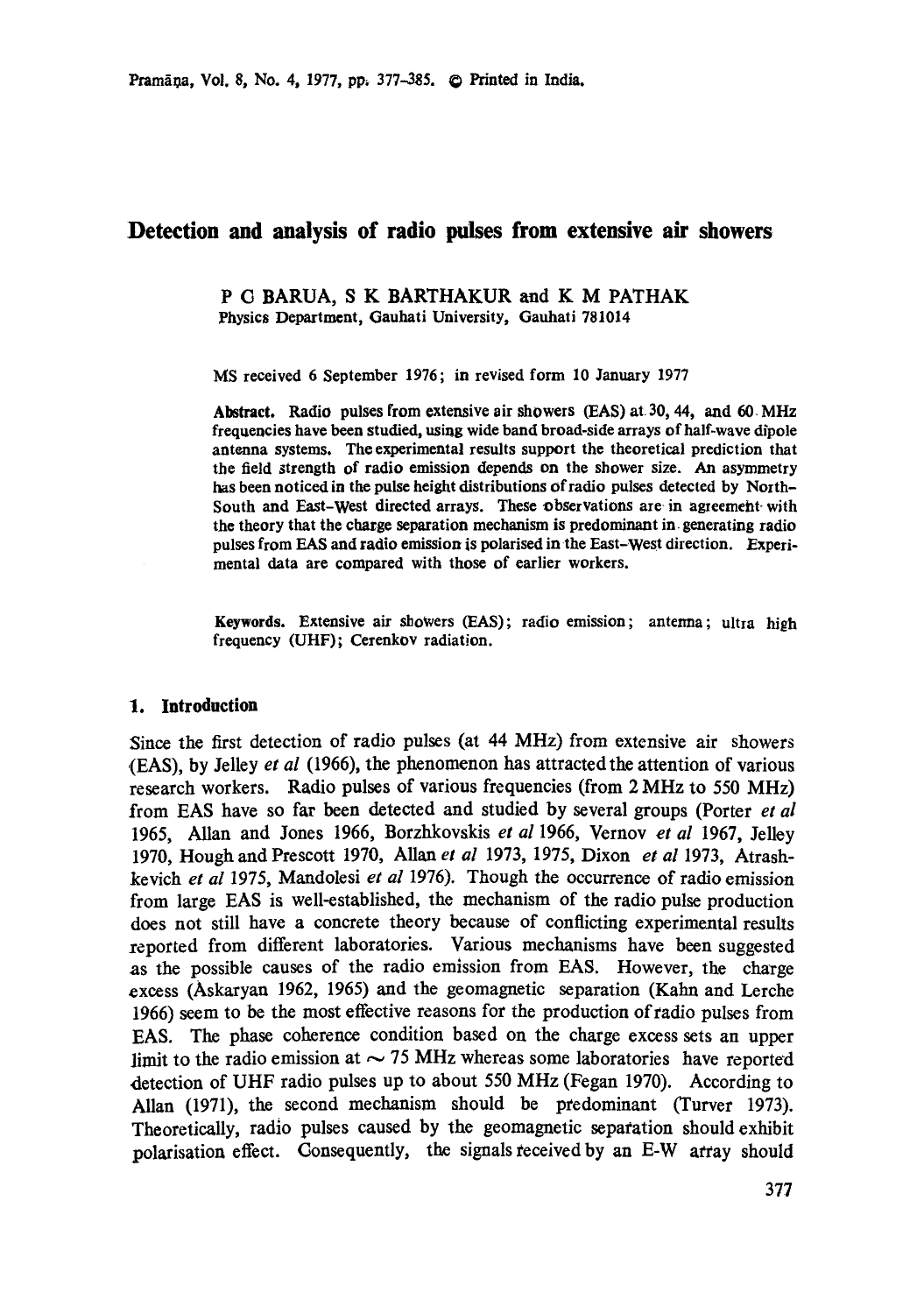have greater amplitudes compared to those received by an identical N-S array. But Jelley *et al* (1966), and Porter *et al* (1967) reported insignificant difference in the pulse height distributions of the radiation detected by N-S and E-W array systems. On the other hand measurements of Vernov *et al* (1967) as well as that of Hazen *et al* (1969) gave better internal consistency when the polarisation was assumed as predicted by Kahn and Lerche (1966). But the charge excess theory suggests that the radio emission should be polarised radially with respect to the shower axis. Dependence of pulse height on the distance of the antenna system from the shower core, should be different for different mechanisms. However, the different theories agree in one factor that the radio signal field strength should be proportional to the number of particles in the shower front.

No doubt it is interesting to study the pulse height distribution of radio emission from EAS as well as polarisation effect which may throw light into the problem of production mechanism, and to compare the results with those of previous workers.

An experimental set up was installed in 1970 in the Gauhati University (G.U.) campus (26°22'N; 91°23' E; altitude 51.8 m msl) to study the radio emission from EAS. Since the frequencies in the range 30-100 MHz give the largest signal. to-noise ratio and are most convenient for study of radio emission, the pulse height distributions at three frequencies, namely, 30, 44 and 60 MHz, and the polarisation effects at the latter two frequencies are investigated.

The G.U. campus being situated at a distance of 15 km from the main city and surrounded by hillocks is almost free from human interference. But as the climate of the region is of monsoon type, the experimental observations were carried out only during dry seasons (extending to about 3 months) in the night so as to minimise atmospheric and man-made noise. The data were collected only during the winter months from 1972 to 1975. The experimental details are presented below.

# **2. Experimental arrangement**

### *2.1. Particle Detector*

The experimental set up shown in figure 1 consists of three GM counter trays as particle detectors arranged in the vertices of a triangle of sides  $97 \cdot 5$  m,  $97 \cdot 5$  m and  $80 \cdot 5$  m respectively.

# 2.2. *Antenna System*

To detect radio pulses in coincidence with an EAS already detected by the particle detector array, antenna systems for the three different frequencies were designed. In each case a wide band broad-side array of half-wave dipoles was selected (Colgate 1967) to provide maximum effective area for the array (Smith and Carr 1966; Markov 1965), and has length-wise polarisation.

The half-wave dipoles were installed in a horizontal plane on the roof of the physics building of the University at a height of  $\lambda/4$  from the roof surface. The latter was used as a reflector, and being at a distance of  $\lambda/4$  from the array plane the radiation reflected from the roof surface striking the array would be in phase with the incident radiation. This resulted in greater gain and high directivity. The spacing between two elements (both in  $X$ - and  $Y$ -plane) was maintained at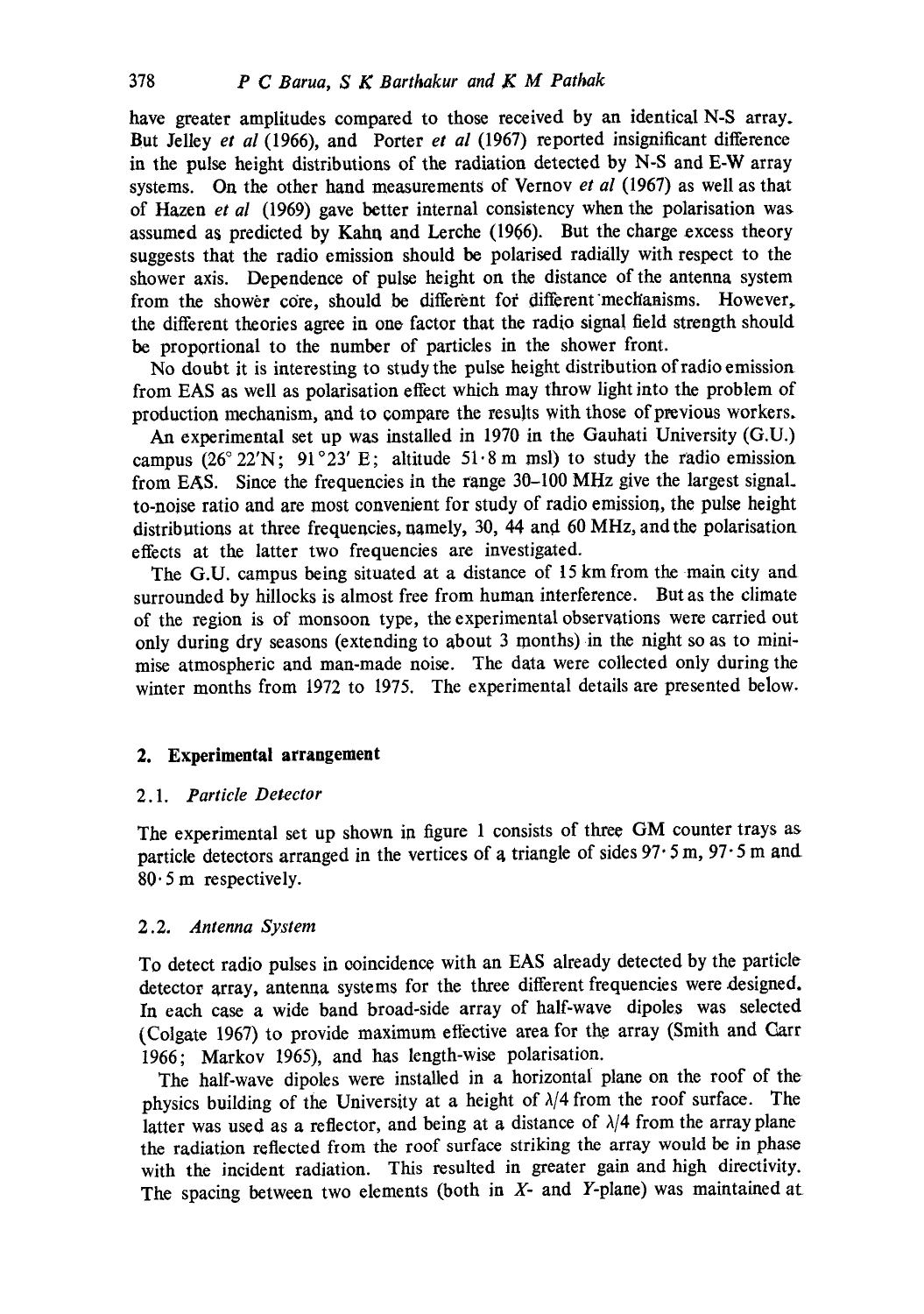

Figure 1. Flow-diagram of the EAS experiment.

 $\lambda/2$  to obtain maximum gain (R A Handbook 1964). The different elements were connected in phase to a parallel transmission line, and the length of the feeder was multiple of  $\lambda/2$ .

Following sets (five) of arrays were installed for the experimental observations: (a) East-West oriented 36 dipoles with  $n (= 3)$  rows and  $m (= 6)$  sections for 30 MHz; (b) An East-West and another North-South oriented 30 dipole array with  $n (= 3)$  rows and  $m (= 5)$  sections for 44 MHz; (c) An East-West and another North-South oriented 36 dipole array with  $n (= 3)$  rows and  $m (= 6)$  sections for 60 MHz.

The arrays were properly matched and balanced with the transmission line to send the detected signal to the receiver with minimum loss.

# *2.3. The receiver*

The receiver used for detecting the radio emission received by the antenna systems was an UHF 3 band superheterodyne receiver (model S-27) manufactured by Hallicrafters Co., Chicago, USA. The frequency range of the receiver was 28 to 144 MHz. The band-width of the receiver was, however, comparatively lesser  $($  ~ 1 MHz at 30 MHz).

The sensitivity and the selectivity of the UHF receiver was tested with the help of a standard signal generator and a dummy antenna. The receiver with different antenna arrays was tested with the help of a pulse transmitter. The transmitting antenna was broad-band (delta).

#### 2.4. *CRO and the camera arrangement*

A 15 MHz Philips double beam CRO was used to observe the detected radio pulses from EAS against the background of the galactic noise. The rise time of the beam was 23 ns and the maximum sensitivity was  $0.1 \text{ mV/div}$ . The triggered beam with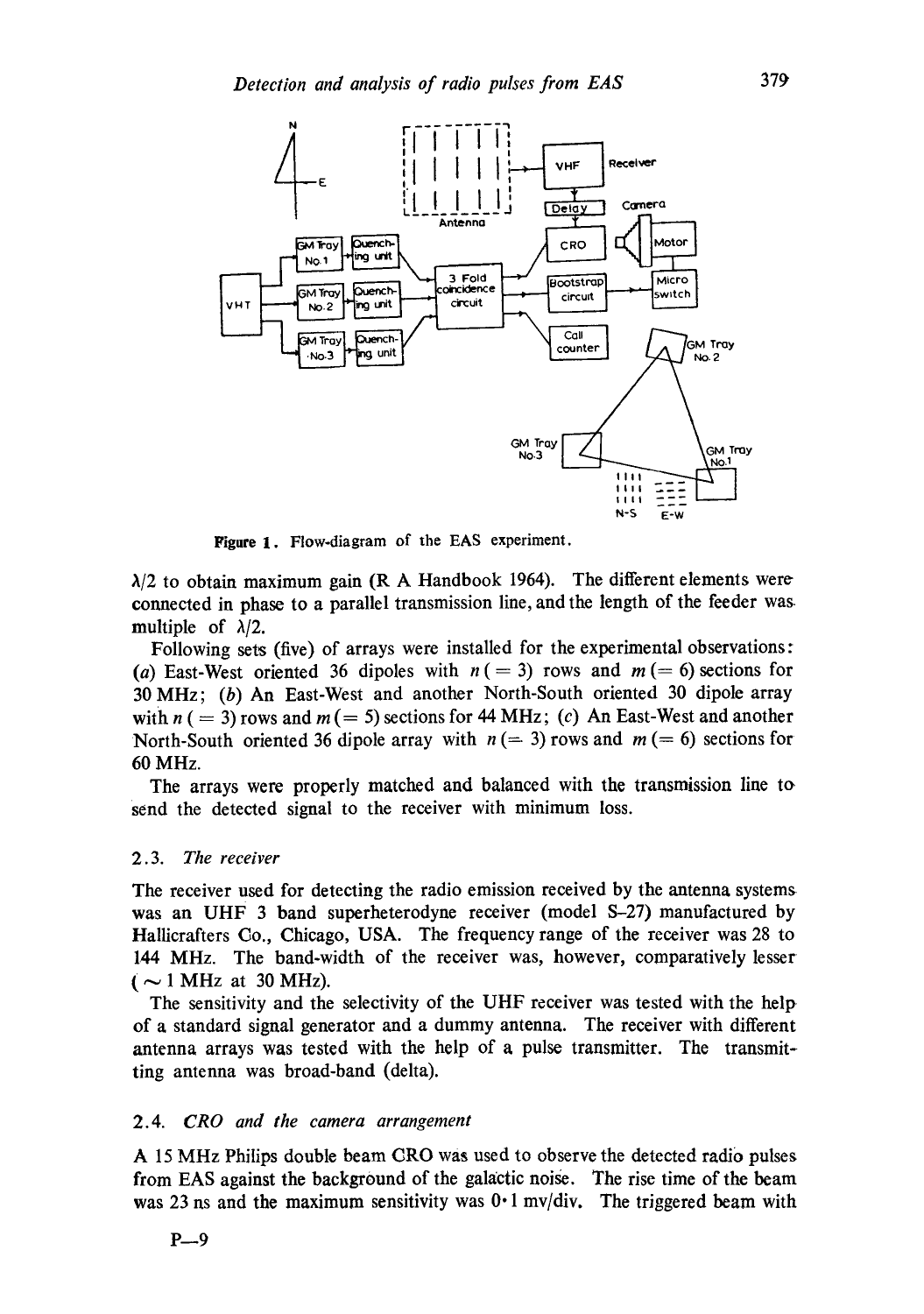a time base of  $20\mu s$  (full-scale) which displayed the received output, was photographed on a 35 mm fast film  $(ORWO NP-7)$  loaded in the camera  $(Cos sor)$ attached to CRO.

# **3. Selection criteria**

The correct position of the time base for observing an associated radio pulse was determined by using a lump delay line  $(2.5 \mu s)$  inserted between the CRO and the receiver output. A pulse appearing at the expected position of the time base, with height larger (about  $1.5$  times) than any other pulse (background noise) on the trace having a clear leading edge was considered as a genuine one. However, because of the background interference it was probable that a few spurious events might also be included as genuine. But their amplitudes would be very small. Pulse heights of the selected events were measured in arbitrary units, keeping the CRO gain always constant.

# **4. Experimental data and analysis**

The particle detection array in the present experiment was designed to detect near zenith EAS of primary energy  $\geq 10^{16}$  eV. From the call-counter records and the triggered CRO beams, the rate of such showers at Gauhati, during the winters from 1972 to 1975 is estimated to be  $= 2.46 \pm 0.32$  per hr.

The aim of the experiment at 30 MHz with E-W directed array was to detect radio pulses in coincidence with EAS to study the pulse height distribution of the same. Further at 44 and 60 MHz, polarisation effects were also studied by installing E-W and N-S arrays for distinguishing between various theories. The period of observations, mean shower rate, number of selected events, and the average slope of the pulse height distribution for the three frequencies are given in table 1.

First, a search was made for small events (background noise) by scanning all triggered CRO beam at regular interval on the time base. Figure 2 shows the frequency of occurrence of received radio pulses along the time base between zero

|    | Frequency<br>(MHz) | Period and number<br>of hours of obser-<br>vations            | Total No.<br>of showers<br>recorded | Rate of<br>showers<br>recorded<br>per hour | Number of<br>selected<br>events | The average Ratio of<br>slope $(-ve)$ the r.m.s | values of<br>the<br>$E_{\rm{aw}}/E_{\rm{NS}}$ |
|----|--------------------|---------------------------------------------------------------|-------------------------------------|--------------------------------------------|---------------------------------|-------------------------------------------------|-----------------------------------------------|
| 30 |                    | October 1972-March<br>1973 240 hours                          | 619                                 | $2.6 + 0.1$                                | 301                             | $1.9 + 0.25$                                    |                                               |
| 44 |                    | November 1973-March<br>1974 300 hours for<br>each array (N-S  | 665 (E-W)                           | $2.3 + 0.06$                               | $315$ (E-W)                     | $2.0 + 0.21$                                    | $2.0 + 0.71$                                  |
|    |                    | and $E-W$ )                                                   | 721 (N-S)                           |                                            | 244 (N-S)                       |                                                 |                                               |
| 60 |                    | October 1974-March<br>$1975$ 100 hours for<br>each array (N-S | 267 (E-W)                           | $2.5 + 0.3$                                | 204 (E-W)                       |                                                 | $2.0 \pm 0.24$ $2.0 \pm 0.75$                 |
|    |                    | and E-W)                                                      | $240$ (N-S)                         |                                            | 141 $(N-S)$                     |                                                 |                                               |

**Table 1.**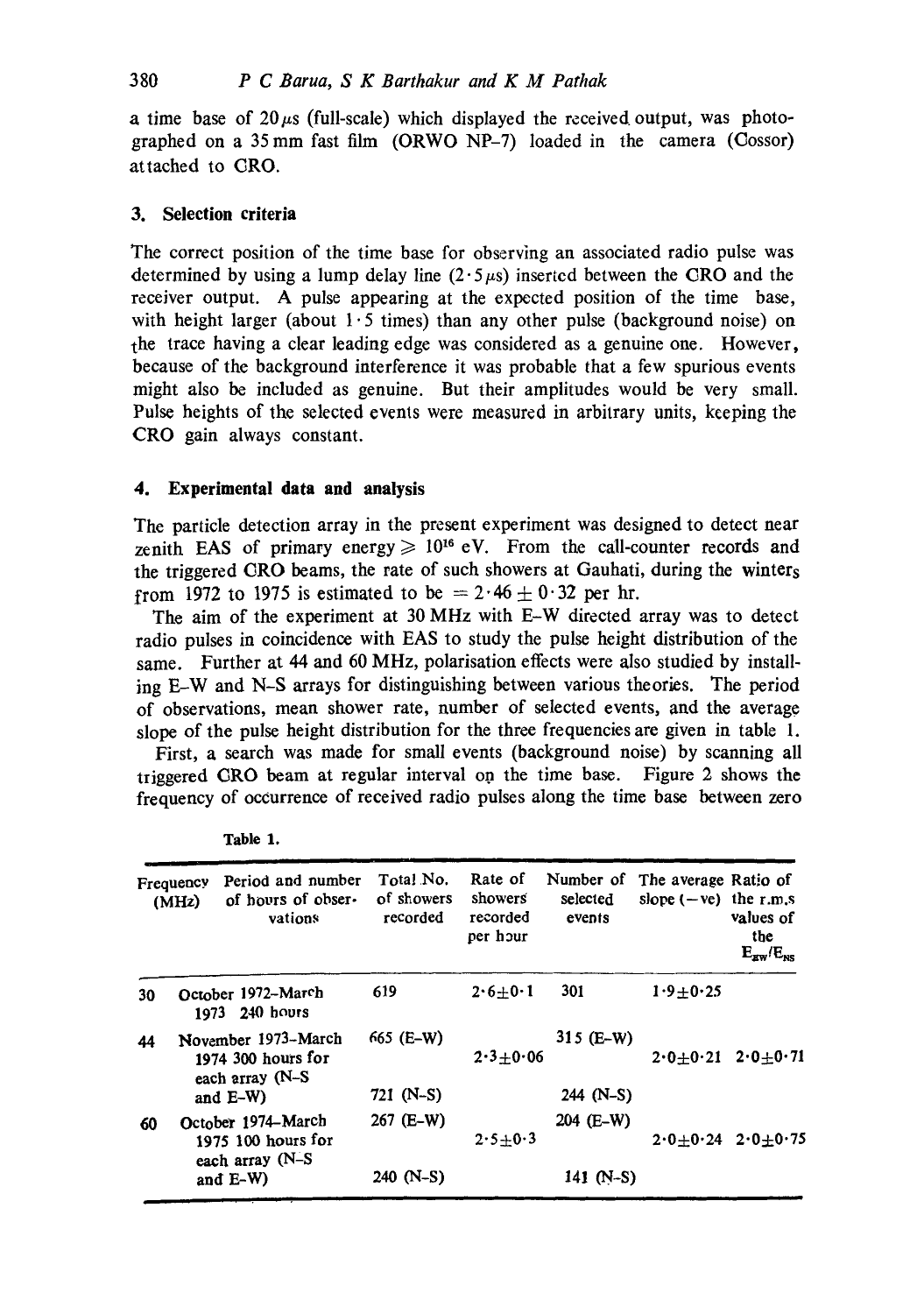

**Figure 2. Histogram showing the occurrence of radio pulses along the time base**  o fthe CRO.



and  $20~\mu s$ . The pattern of frequency is uniform with a peak in between 2 and  $3 \mu s$  markings.

**Of the 619 events recorded from the CRO firm, onty 301 clear events were selected for analysis** *(see* **table 1). The frequency distribution of all the selected pulses given in figure 3 shows that it falls off with the pulse height and the average**  slope is  $= 1.9 \pm 0.25$  (table 1).

**A similar analysis was also made at 44 and 60 MHz for data from East-West (E-W) as well as North-South (N-S) arrays. The dates of observations and the number of events recorded and selected for analysis are given in table 1. The**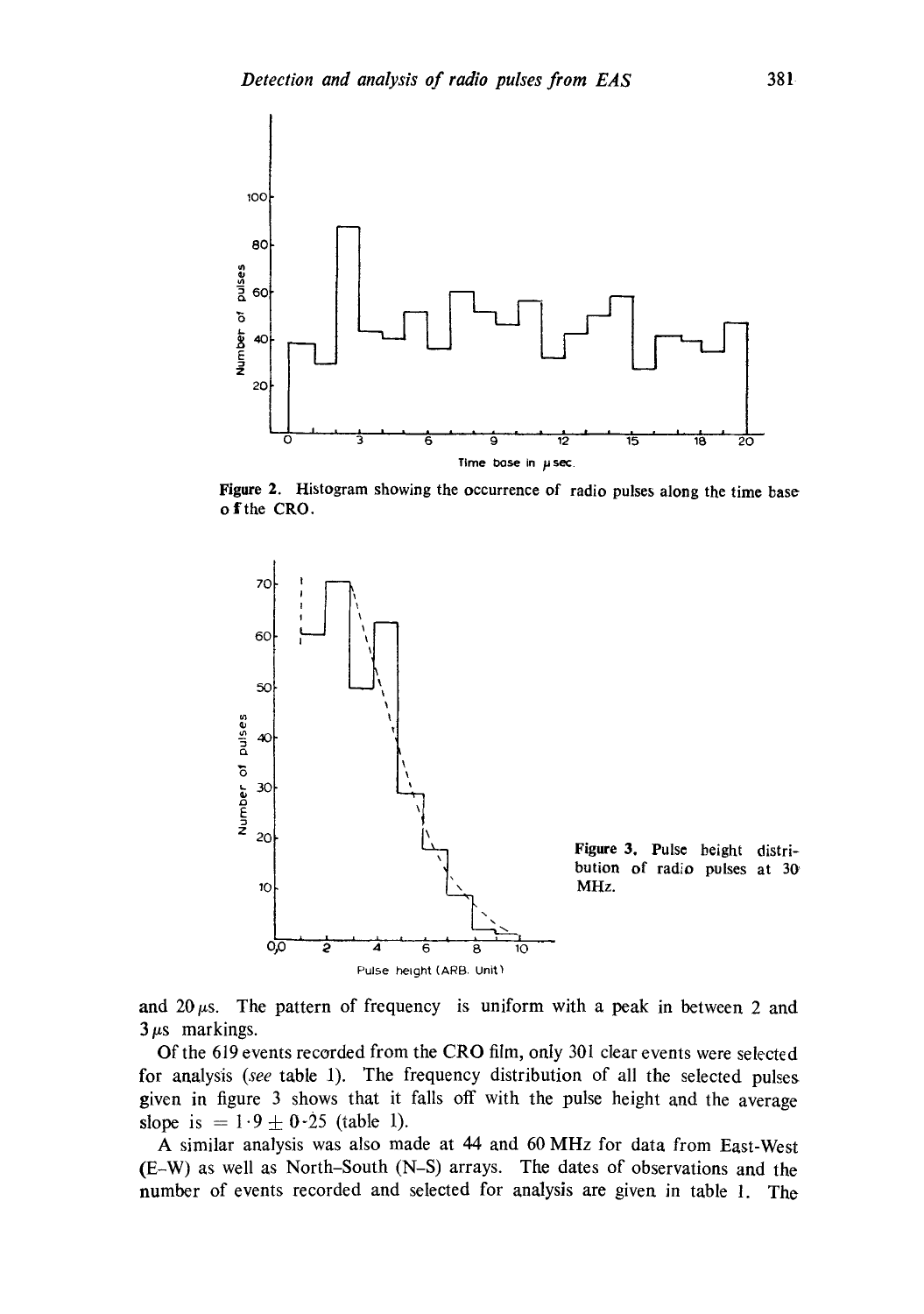pulse height distribution for output from East-West (broken line) and North-South (solid line) arrays are superimposed in figures 4 and 5 for 44 and 60 MHz respectively. In all cases, the frequency distribution falls off with the pulse height, and the average slopes are  $(-2.0 \pm 0.21)$  and  $(-2.0 \pm 0.24)$  respectively, as shown in table 1.



**Figure 4.** Pulse height distribution of radio pulses at 44 MHz (N-S and E-W array).

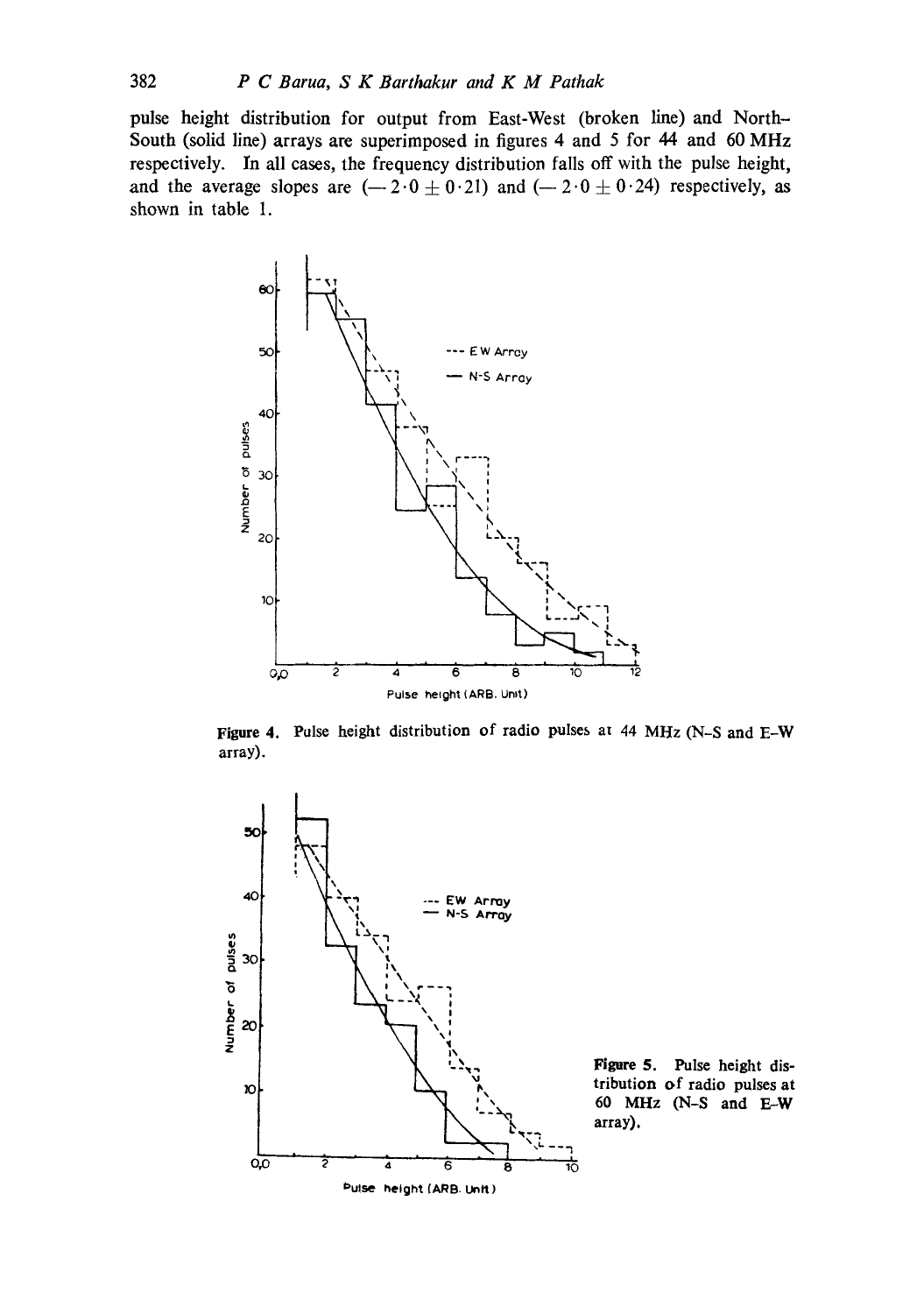# **5. Discussion and conclusion**

The radio pulse produced by EAS depends on several shower parameters. The amplitude of the frequency component,  $F_{\nu}$  at the frequency  $\nu$ , is expected to chiefly depend on: (a) direction of the shower axis, (b) perpendicular distance R from the antenna to the shower axis, and (c) the primary energy  $E_a$ .

The direction of the shower axis may be specified with the help of the zenith angle  $\ominus$  and the angle  $\alpha$  between the earth's magnetic lines and the shower axis. The radio pulse amplitude for any shower, according to geomagnetic charge separation mechanism, will depend on the transverse acceleration of the shower particles because of the Lorentz factor  $(eV \times B)$  where V and B are unit vectors along the direction of the shower axis and the earth's magnetic field respectively. So the radio pulse amplitude should be proportional to  $sin \alpha$ . Further, the radio pulse amplitude should be proportional to  $\lfloor r(V \times B) \rfloor$ , where r is the unit vector in the direction of the polarisation of the antenna. The polarisation of the radio signals on the ground will be in a direction of the projection of the vector product of the shower direction and the geomagnetic field.

For vertical showers at the site of the experiment,  $\alpha = 53^\circ$ , and so  $|V \times B|$  $= 0.8$ . The predicted value of  $E_{\text{sw}}/E_{\text{NS}}$  for geomagnetic mechanism should be equal to  $2.8$  rms values of the signal. But the measured values of this ratio for 44 and 60 MHz are found to be  $2.0 \pm 0.71$ , and  $2.0 \pm 0.75$  respectively. Thus the observed ratios are smaller than the calculated values. There are several factors which may affect the observed values. Firstly, errors of measurements on electric field strength through gain and temperature variations, etc., in the electronics are sufficiently high ( $\approx 30\%$ ). Secondly, the assumption made in the present experiment that the cores were coincident with the circumcentre of the particle detector array was not true for all the showers, and consequently the antenna systems were not symmetrical with the cores of all the detected showers. And this might be manifested in the field strength picked up by the two array systems. Thirdly, the assumption that the distribution of the primary cosmic rays was isotropic in the place of observation during the period of observation may not be true. Nevertheless, within experimental errors, the direction of polarisation manifests the predominant effects of the geomagnetic field.

The average Values of the pulse height distribut,on for 44 and 60 MHz decrease with frequency as shown in table 2.

| Frequency in MHz | Orientation of the<br>array | Average pulse height in<br>arbitrary units |
|------------------|-----------------------------|--------------------------------------------|
| 44               | $E-W$                       | $4.8 \pm 0.13$                             |
|                  | $N-S$                       | $4 \cdot 1 + 0 \cdot 13$                   |
| 60               | $E-W$                       | $4.19 \pm 0.14$                            |
|                  | $N-S$                       | $3.15 \pm 0.15$                            |

Table 2. Average values of the pulse height distribution at 44 and 60 MHz.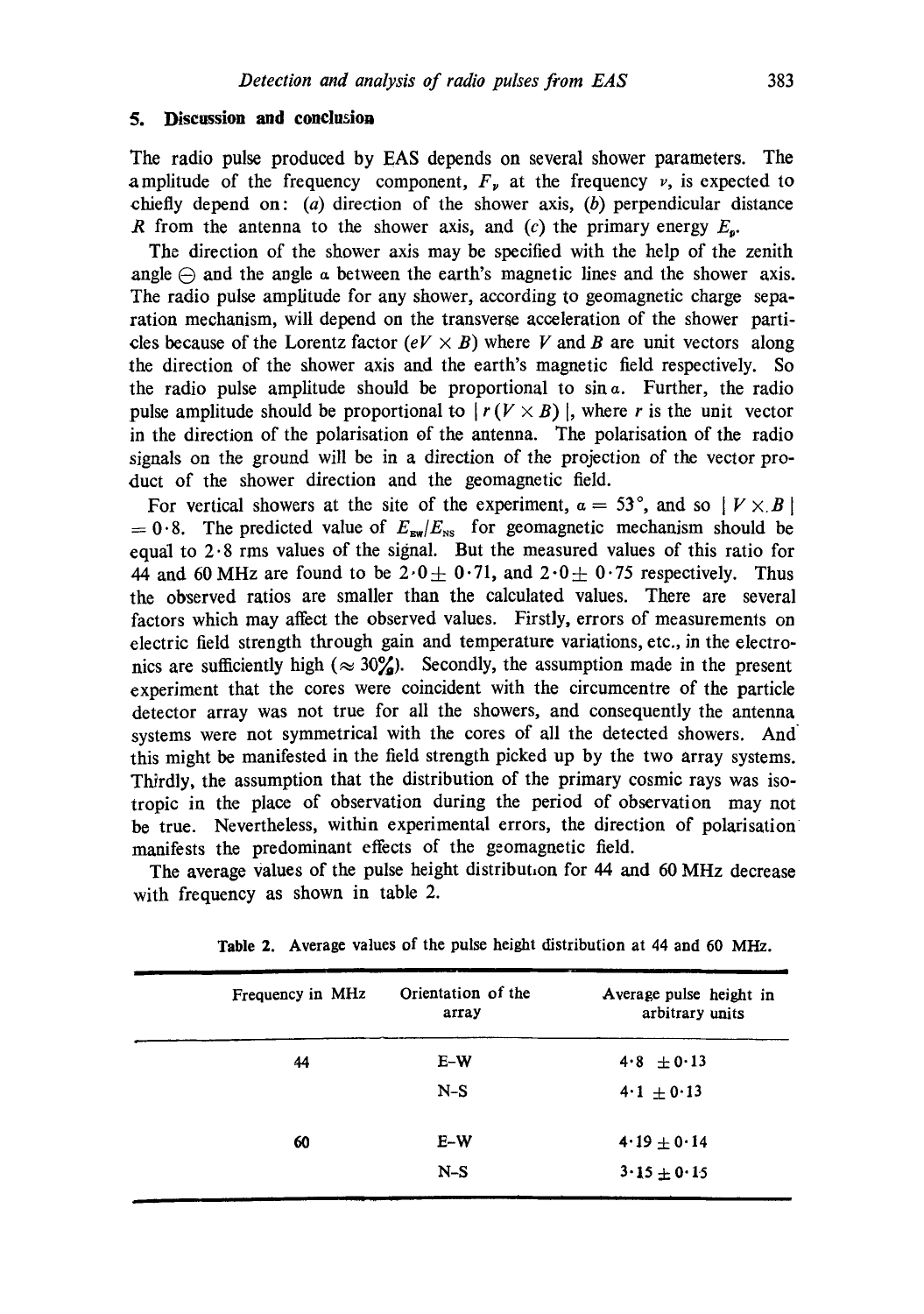This indicates that the average field strength appears to decrease with frequency. But according to the theoretical calculations of Hough (1973), the field strength should be independent of frequency over this range.

The pulse height distribution for all the three frequencies as shown in figures 3, 4, and 5 indicate that lesser the frequency of the events the larger is the amplitude of the signal. The present experimental results depict an average pulse height distribution of radio signals at a fixed position in the array. The inherent drawback of the detecting system is that it cannot detect the fluctuation of the field measured from shower to shower. In any case, the general pattern of the distributions for the three frequencies has similarity in slopes with that of the primary cosmic ray spectrum (= -2.24  $\pm$  0.04 for  $10^{17} < E_p < 10^{19}$  eV). The almost identical nature in the exponential fall of the two distributions may not perhaps be fortuitous. This may be due to the fact that the radio field strength is proportionat to the primary energy. Such an explanation is in agreement with the theoretical predictions of Kahn and Lerche (1966) and Allan *et al* (1971).

# **Acknowledgement**

We are grateful to A W Wolfendale of Durham University, England, for his advice and encouragement and for his help in the form of valuable apparatus. The authors wish to thank D C Goswami and R Das for their help in the experimental set-up.

# **References**

Allan H R 1971 *Proc. XII Int. Conf. CR.* (Hobart) 151

- Allan H R 1971 *Prog. Elem. Part. Cosmic Ray Phys.* 10 Chap. 3
- Allan **H R and Jones J K** 1966 *Nature* 212 129
- Allan H R, Shutie P F, Sun M P and Jones J K 1973 *Proc. XIII Int. Conf. CR.* (Denver) 4 2407
- Allan H R *et al* 1975 *Proc. XIV Int. Conf. CR.* (Munich) 8 3077
- Askaryan G A 1962 *Soy. Phys. JETP* 14 441
- Askaryan G A 1965 *Sov. Phys. JETP* 21 658
- Atrashkevich V B, Vedeneev O V, Khristiansen G B 1975 *Proc. XIV Int. Conf. CR* (Muvicb) **8** 3086
- Barua P C 1976 *Ph.D. Thesis,* Gauhati University
- Borzhkovshii I A, Volovik V D, Kobizskoy V I and Snatko B S 1966 *JETP Lett.* 4 186
- Castognoli G, Silvestro G, Picchi P and Veri G 1969 *Nuovo Cimento* 633 373
- Colgate S A 1967 *J. Geophys. Res.* 72 4869
- Dixon H E *et al* 1973 *Proc. XIII Int. Conf. CR* (Denver) 4 2473
- Fegan D J 1970 *Nature* 227 156
- Hazen W E, Hendel A Z, Smith M and Shah N J 1969 *Phys. Rev. Lett.* 22 35
- Hougb J H t973 *J. Phys.* A6 892
- Hough J H and Prescott J R 1970 *Nature* 227 590
- Jelley J V 1970 VI Inter-Am. Sem. CR. 492
- Jelley J Vet *al* 1966 *NuOvo Cimento* 46 649
- Kahn F D and Lerche I 1966 Proc. R. Soc. A289 206
- Markov G 1965 *Antenna* (Moscow: Progress Pub.)
- Mandolesi N, Morigi G and Palumbo G G C 1973 *Proc. Xlll Int. Conf. CR.* (Denver) 4 2414
- Mandolesi N, Morigi G and Palumbo G G C 1976 *J. Phys.* A9 815
- Porter bl A *et al* 1965 *Phys. Lett.* 19 415